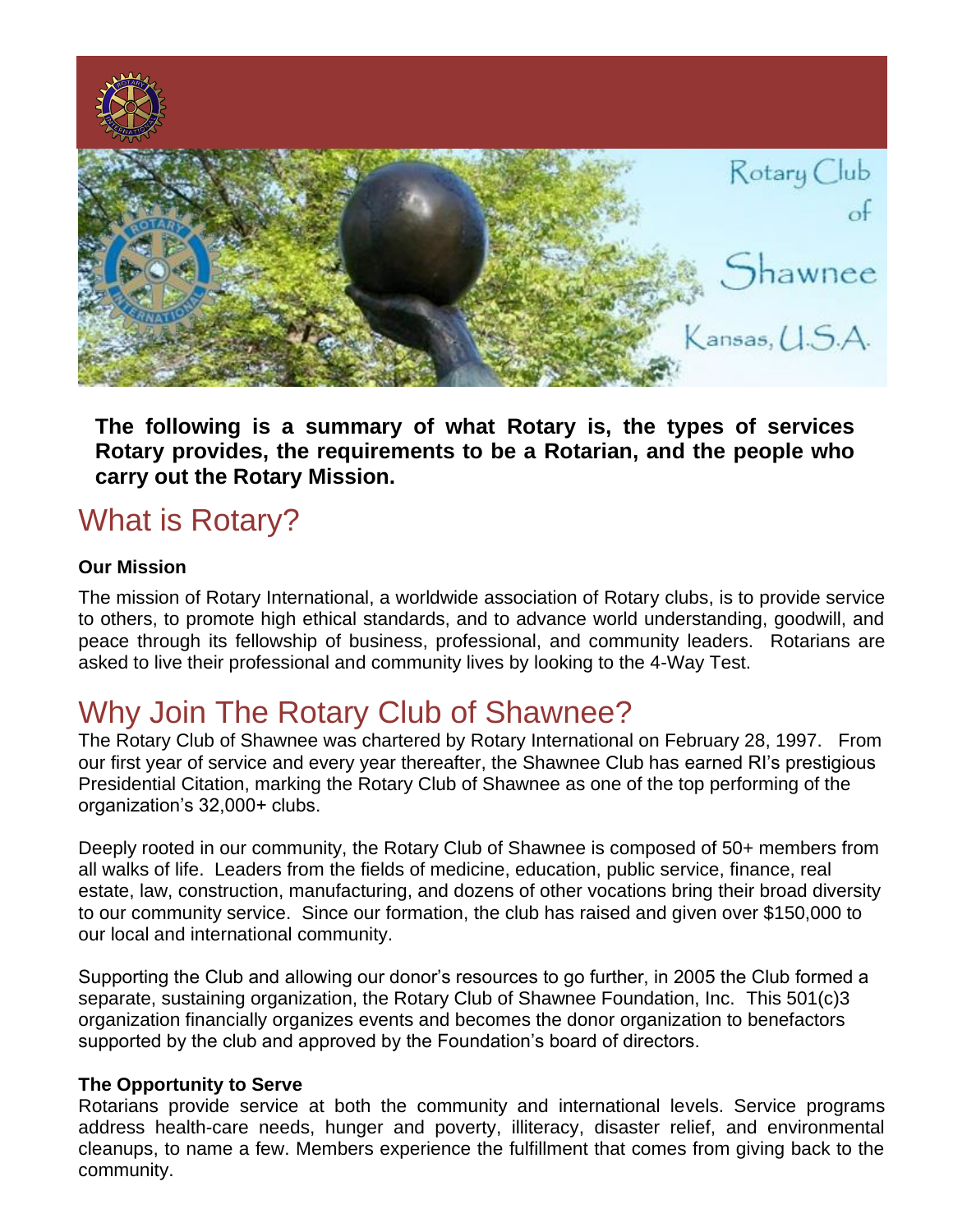

#### **Professional Networking**

A founding principle of Rotary was to provide a forum for professional and business leaders. Members are leaders in business, industry, the professions, the arts, government, sports, the military, and religion. They make decisions and influence policy. Rotary is the oldest, most prestigious service club organization in the world.

#### **Personal Growth and Development**

Membership in Rotary ensures continuing personal and professional development. Leadership, public speaking and communication, organization and planning, team-building, fundraising, and teaching are just a sampling of the skills that can be exercised and enhanced through Rotary.

#### **World Understanding**

Rotary members gain an understanding of humanitarian issues and have a significant impact on them through international service projects and exchange programs of RI and its Foundation. The promotion of peace is one of Rotary's highest objectives.

#### **Ethical Environment**

Rotarians practice a 4-Way Test that measures words and actions by their truthfulness, fairness, goodwill, and benefit to all. Encouraging high ethical standards in one's professional and respect for all worthy vocations has been a hallmark of Rotary from its earliest days.

> **IS IT THE TRUTH? IS IT FAIR TO ALL CONCENERED? WILL IT BUILD GOOD WILL AND BETTER FRIENDSHIPS? WILL IT BE BENEFICIAL TO ALL CONCERNED?**

# **Rotary Avenues of Service**

Based on the Object of Rotary, the Avenues of Service are Rotary's philosophical cornerstone and the foundation on which club activity is based:

- **Community Service** covers the projects and activities the club undertakes to improve life in its community.
- **Club Service** focuses on strengthening fellowship and ensuring the effective functioning of the club.
- **Vocational Service** encourages Rotarians to serve others through their vocations and to practice high ethical standards.
- **International Service** encompasses actions taken to expand Rotary's humanitarian reach around the globe and to promote world understanding and peace.
- **New Generations Service** involves youth leadership development activities, community and international service projects, and exchange programs.